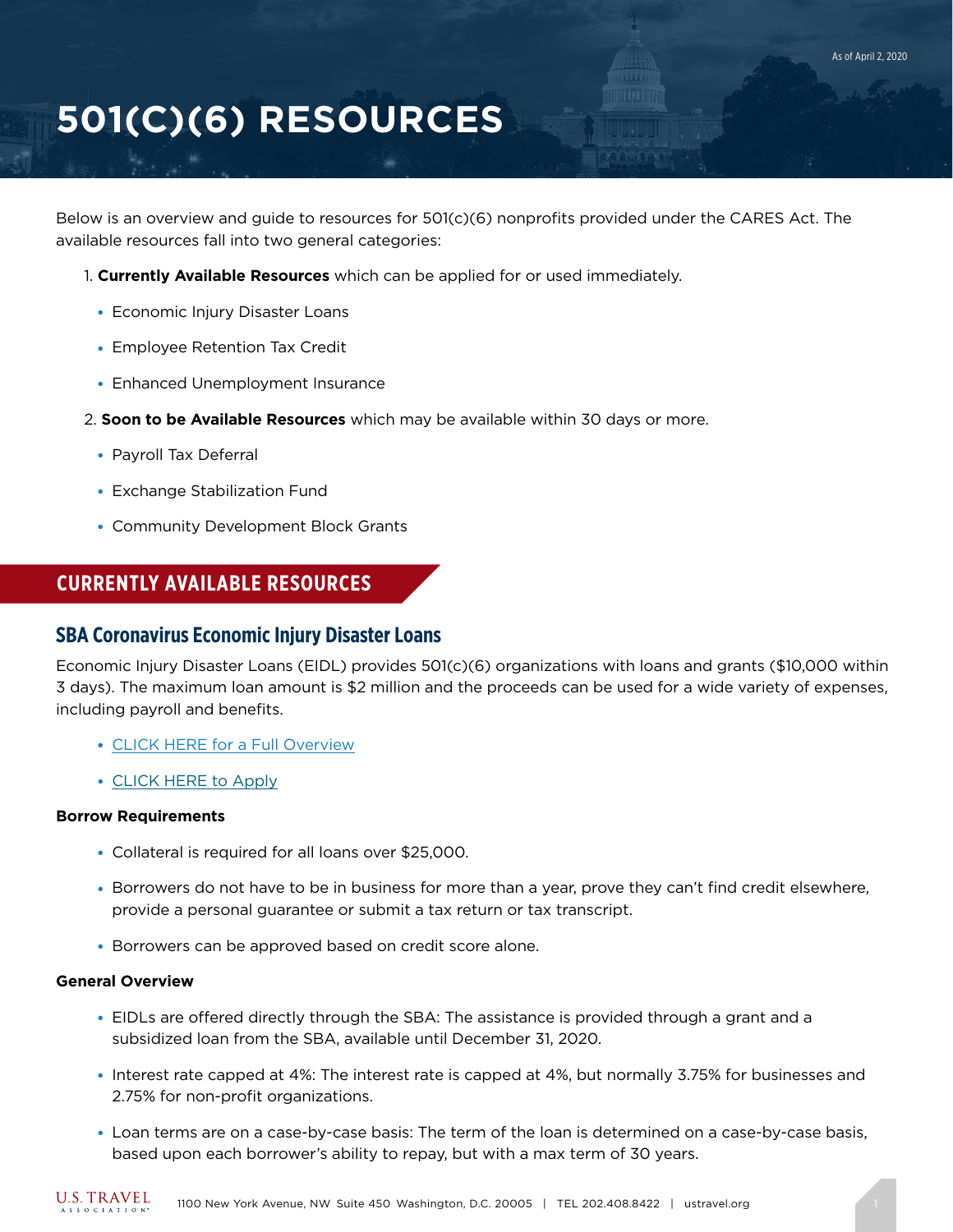### **Allowable Uses**

- Unmet payroll and operating expenses: The grants and loans can be used to pay fixed debts, payroll, accounts payable and other bills that can't be paid because of the coronavirus outbreak, including:
- Providing paid sick leave to employees who are unable to work because of the coronavirus outbreak;
- Maintaining payroll to retain employees during business disruptions or slowdowns;
- Meeting any increased cost of materials due to interrupted supply chains;
- Making rent or mortgage payments;
- Repaying obligations that cannot be met due to revenue loss.

## **Employee Retention Tax Credit**

- Allows non-governmental employers to claim a refundable tax credit against the quarterly-paid employer portion of Social Security taxes (6.2% of wages). The credit is worth 50 percent of eligible compensation (including group health benefits), up to \$10,000 in employee compensation, providing a maximum credit of \$5,000 per employee. For more information, please see [here.](https://www.irs.gov/newsroom/irs-employee-retention-credit-available-for-many-businesses-financially-impacted-by-covid-19)
- Any nonprofit that is tax exempt under 501(c) of the tax code can claim this credit.
- Entities that are considered a political subdivision of a State or an instrument of a State or local government are not eligible.
- Any employee paid leave benefit that is eligible for a tax credit under the Families First Coronavirus Response Act cannot be included in the calculation of employee compensation.

## **Enhanced Unemployment Insurance**

The CARES Act allows States to provide special pandemic unemployment assistance to furloughed workers and self-employed individuals, enhance regular unemployment insurance programs, extend the duration of unemployment insurance benefits, and expand short time compensation programs for workers forced to cut hours.

**NOTE:** Each State administers their own unemployment insurance program and may or may not include some or all of these new features.

- **[Find out which benefits are available in your State:](https://www.careeronestop.org/LocalHelp/UnemploymentBenefits/find-unemployment-benefits.aspx)** The Department of Labor's search tool provides an easy way to find out about the specific benefits offered in each State.
- **[Official information from the Department of Labor:](https://www.dol.gov/coronavirus)** Provides additional information about the changes made to Federal employment law in response to the coronavirus outbreak.

## **State Options for Pandemic Unemployment Assistance**

### **General Eligibility**

- Unemployed individuals
- Partially unemployed individuals (i.e. those forced to work less than full-time to care for someone diagnosed with COVID-19 or care for a child unable to attend school because of COVID-19)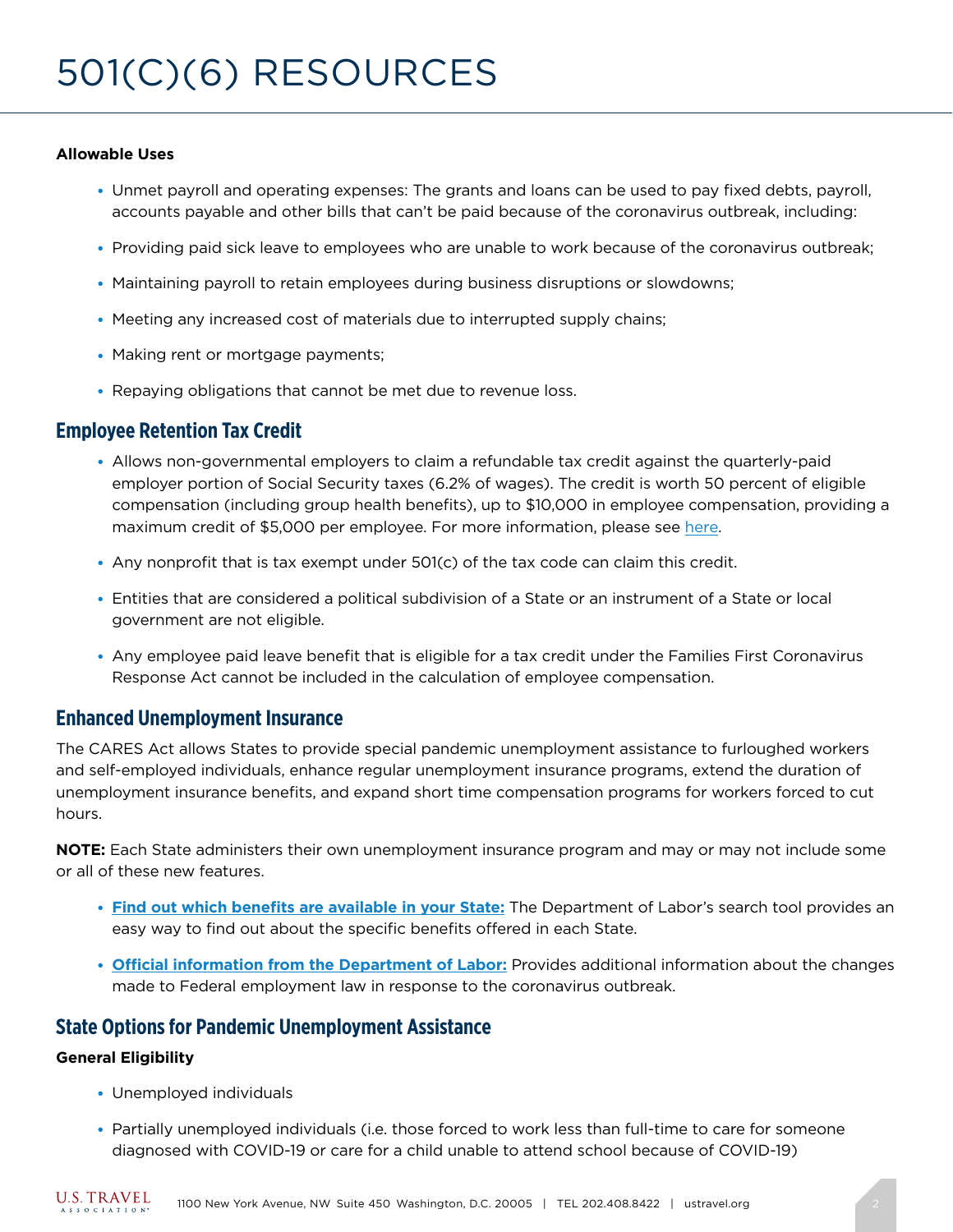- Self-employed individuals
- Furloughed workers or those unable to work due to the COVID-19 outbreak

### **Ineligibility**

- $\bullet$  Anyone able to telework with pay
- Anyone receiving paid leave benefits
- Anyone eligible for any other unemployment benefit (including the new Extended Pandemic Unemployment Insurance Benefit)

## **State Options for Pandemic Unemployment Assistance (covered by Federal Government)**

- Can increase compensation until July 2020: The CARES Act makes Federal funds available to States to encourage them to pay eligible individuals Pandemic Unemployment Assistance until December 31, 2020, totaling a person's regular weekly compensation plus an additional \$600 (until July 31, 2020).
- Can provide a total of 39 weeks of assistance: These enhancements provide up to 39 weeks in total unemployment assistance during any period of employment disruption occurring between January 27th and December 31st, 2020—with no 7-day waiting period requirement.
- Can cover unemployment, partial employment or inability to work: Periods of employment disruption include any week of unemployment, partial unemployment, or inability to work due to COVID-19.
- Minimum Level of Compensation Guaranteed: If an individual's regular compensation is less than 50 percent of the average weekly compensation in the State, than the assistance will total 50 percent of the average weekly compensation in that State.

# **SOON TO BE AVAILABLE RESOURCES**

## **Payroll Tax Deferral**

- Allows any employer to defer the employer portion of Social Security taxes owed this year and instead pay it over the next two years. At least 50% of the deferred taxes will need to be paid to the government by the end of 2021, with the remaining balance needing to be paid by the end of 2022. IRS guidance on how to claim this benefit is pending.
- All employers and self-employed individuals are eligible, including governmental entities—such as those considered a political subdivision of a State or an instrument of a State or local government.
- Additionally, the benefit can only be claimed by direct employers, and not third-party payroll administrators or Professional Employer Organizations (PEOs).

## **Exchange Stabilization Fund**

The CARES Act provides the Treasury Department and Federal Reserve with \$454 billion to establish lending facilities or programs can provide loans and loan guarantees to eligible U.S. businesses, which may include 501(c)(6) nonprofits. NOTE: Organizations that receive a Coronavirus Economic Injury Disaster Loan will likely limit the amount of assistance they are eligible to receive from this Fund.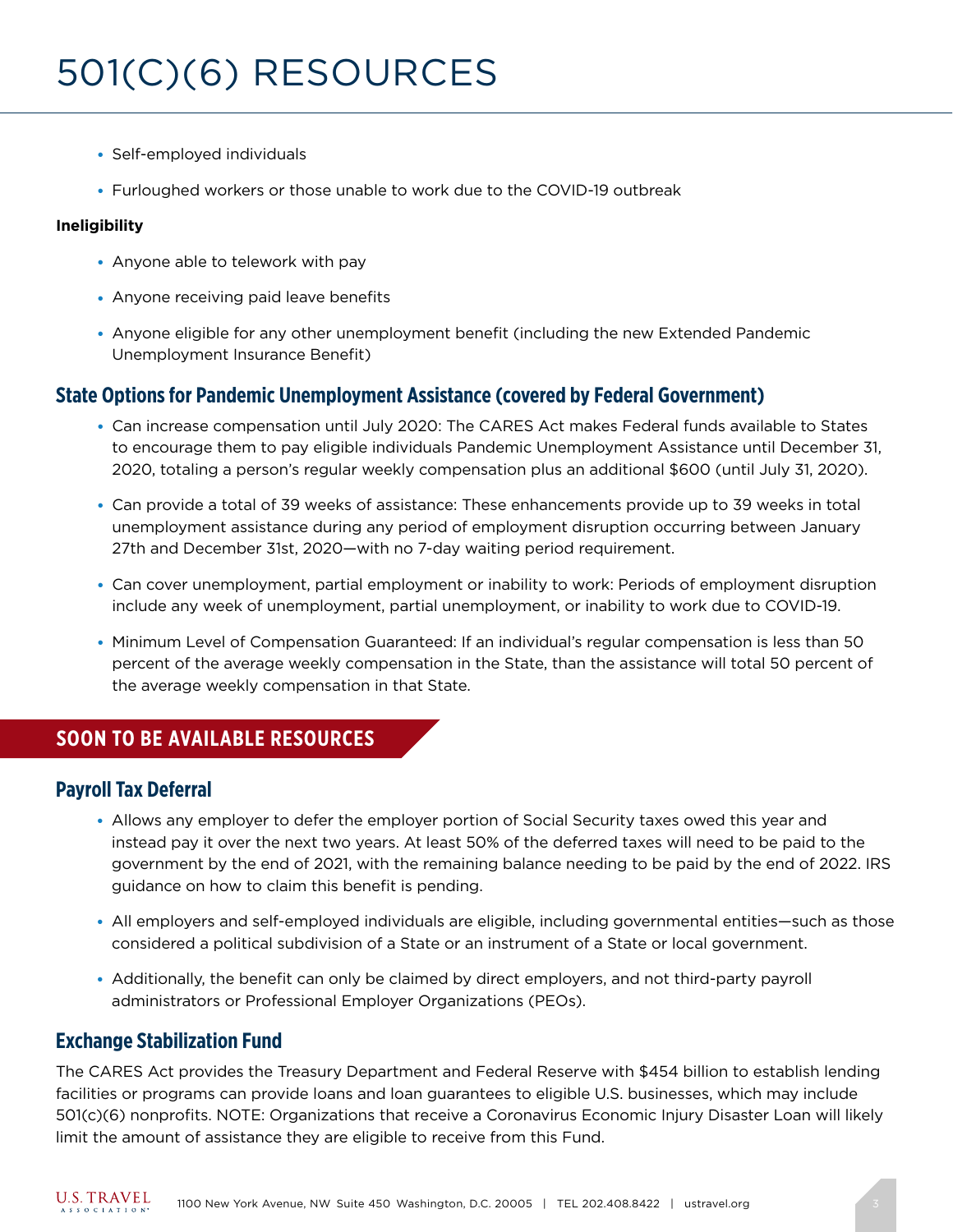# 501(C)(6) RESOURCES

The Treasury Department and Federal Reserve have broad discretion in how the financial assistance will be provided and which entities are ultimately eligible—which has yet to be decided. Once the facilities or programs are established, it is likely that the loans will flow to borrowers through banks, credit unions or other financial institutions.

U.S. Travel and industry partners are working with Treasury and the Federal Reserve to quickly establish programs that will provide lending and other financial tools to impacted sectors of the travel industry.

#### **Borrower Requirements**

● For any programs and facilities established by the Federal Reserve, all borrowers will be required to meet loan collateralization, taxpayer protection, and borrower solvency requirements.

#### **Types of Assistance That May Be Available to 501(c)(6)**

- **Secured loans through banks:** Banks and credit unions are going to be the main distribution channels for loans made available under this program. The terms, conditions and maximum loan amounts will be set by the Federal Reserve and the financial institution. However, at a minimum, the borrower must be solvent, provide sufficient collateral, and comply with other established taxpayer protections.
- **Loans for Mid-Sized Businesses and Nonprofits:** The CARES Act encourages Treasury to establish a specific program targeted at mid-sized nonprofit organizations with between 500 and 10,000 employees. For any direct loans made under the program, the annualized interest rates will be no more than 2% and the borrower will not be required to pay principle or interest for at least the first six months. Additional conditions will apply.
- **Main Street Lending Program for Small and Mid-Sized Businesses:** The CARES Act also encourages the Federal Reserve to establish a program to support lending to small and mid-sized businesses or non-profits on terms and conditions set by the Federal Reserve. 501(c)(6) nonprofits may be eligible under this a program, pending further guidance from the Federal Reserve.

## **Community Development Block Grants (CDBG)**

The CARES Act provides \$5 billion in CDGB grants, of which \$2 billion will be distributed through an existing formula to city and county governments with \$1 billion in formula funding provided directly to States. The remaining \$2 billion will be distributed to States, cities and county governments by a discretionary formula established by the Secretary of Housing and Urban Development.

#### **How could these funds be distributed to 501(c)(6) Nonprofits?**

- Grants will be awarded by States, City and County Governments: Under the CDGB program, States, cities and county grantees have broad discretion over how to spend the funds. If local and state officials choose to make subgrants available to 501(c)(6) nonprofits, the organizations must request the funds from their State or local government.
	- A list of the of previous [grantees in your State can be found here](https://www.hudexchange.info/grantees/).